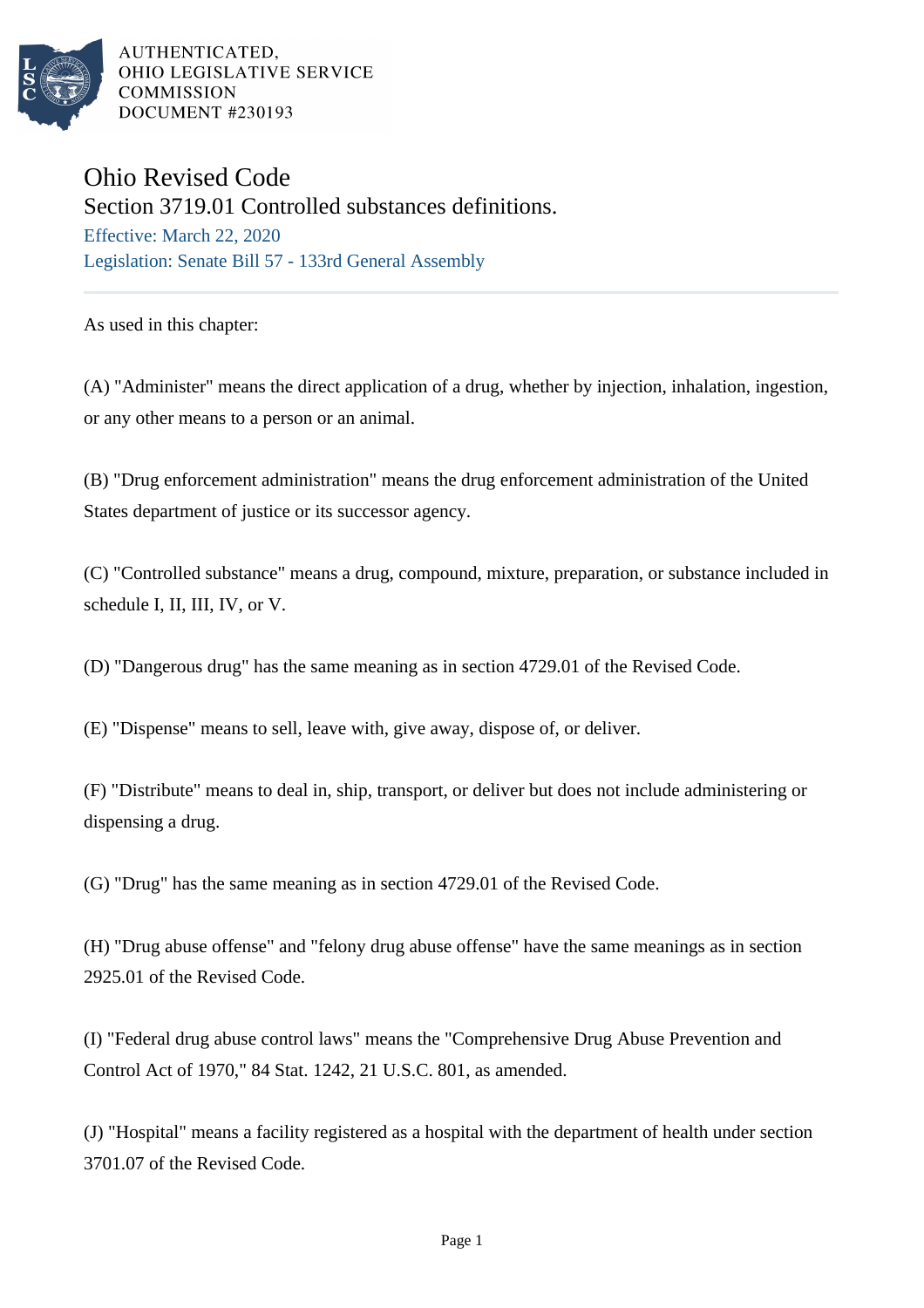

AUTHENTICATED. OHIO LEGISLATIVE SERVICE **COMMISSION** DOCUMENT #230193

(K) "Hypodermic" means a hypodermic syringe or needle, or other instrument or device for the injection of medication.

(L) "Manufacturer" means a person who manufactures a controlled substance, as "manufacture" is defined in section 3715.01 of the Revised Code, and includes a "manufacturer of dangerous drugs" as defined in section 4729.01 of the Revised Code.

(M) "Marihuana" means all parts of a plant of the genus cannabis, whether growing or not; the seeds of a plant of that type; the resin extracted from a part of a plant of that type; and every compound, manufacture, salt, derivative, mixture, or preparation of a plant of that type or of its seeds or resin. "Marihuana" does not include the mature stalks of the plant, fiber produced from the stalks, oils or cake made from the seeds of the plant, or any other compound, manufacture, salt, derivative, mixture, or preparation of the mature stalks, except the resin extracted from the mature stalks, fiber, oil or cake, or the sterilized seed of the plant that is incapable of germination. "Marihuana" does not include "hemp" or a "hemp product" as those terms are defined in section 928.01 of the Revised Code.

(N) "Narcotic drugs" means coca leaves, opium, isonipecaine, amidone, isoamidone, ketobemidone, as defined in this division, and every substance not chemically distinguished from them and every drug, other than cannabis, that may be included in the meaning of "narcotic drug" under the federal drug abuse control laws. As used in this division:

(1) "Coca leaves" includes cocaine and any compound, manufacture, salt, derivative, mixture, or preparation of coca leaves, except derivatives of coca leaves, that does not contain cocaine, ecgonine, or substances from which cocaine or ecgonine may be synthesized or made.

(2) "Isonipecaine" means any substance identified chemically as 1-methyl-4-phenyl-piperidine-4 carboxylic acid ethyl ester, or any salt thereof, by whatever trade name designated.

(3) "Amidone" means any substance identified chemically as 4-4-diphenyl-6-dimethylaminoheptanone-3, or any salt thereof, by whatever trade name designated.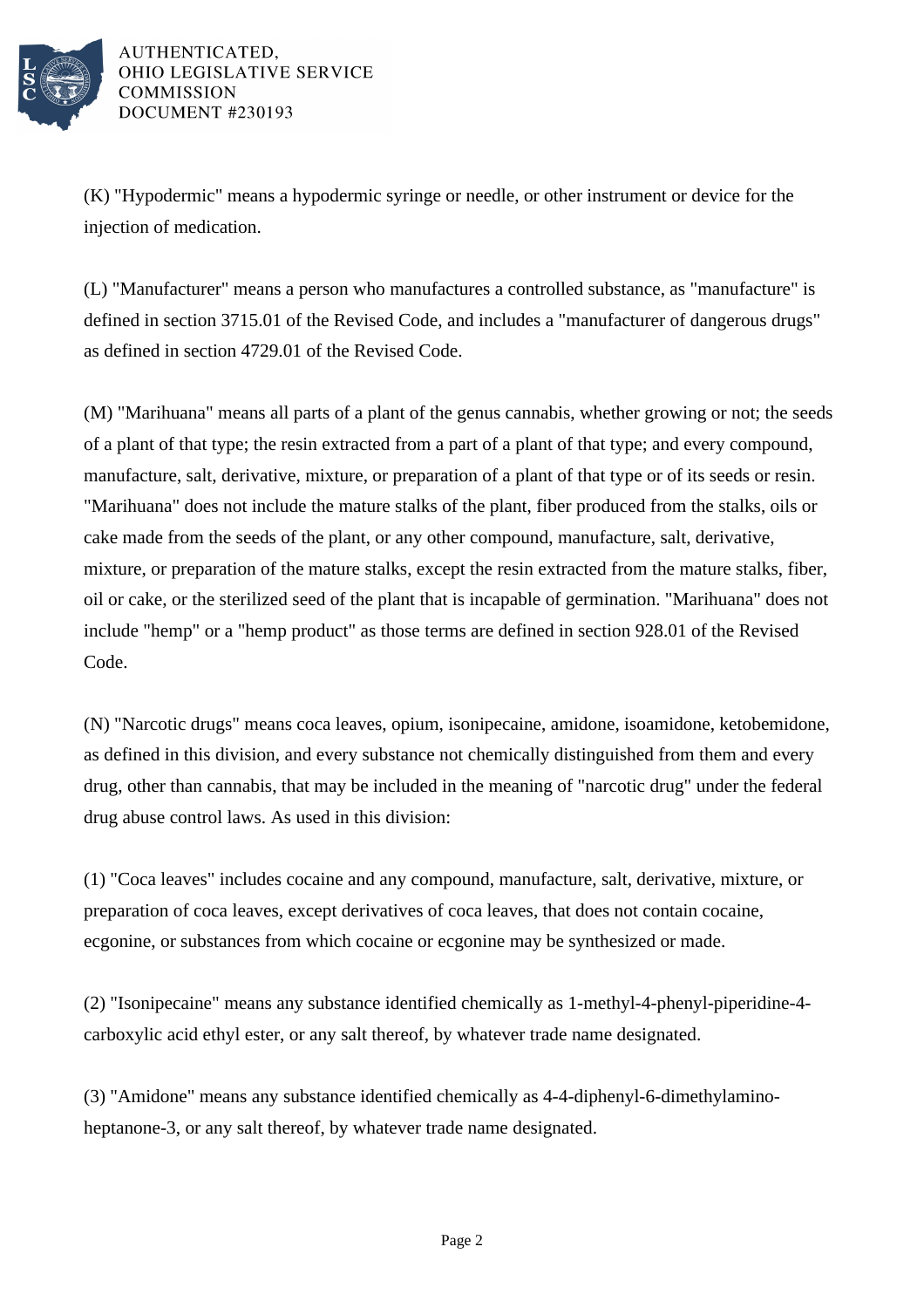

## AUTHENTICATED. OHIO LEGISLATIVE SERVICE **COMMISSION** DOCUMENT #230193

(4) "Isoamidone" means any substance identified chemically as 4-4-diphenyl-5-methyl-6 dimethylaminohexanone-3, or any salt thereof, by whatever trade name designated.

(5) "Ketobemidone" means any substance identified chemically as 4-(3-hydroxyphenyl)-1-methyl-4 piperidyl ethyl ketone hydrochloride, or any salt thereof, by whatever trade name designated.

(6) "Cocaine" has the same meaning as in section 2925.01 of the Revised Code.

(O) "Official written order" means an order written on a form provided for that purpose by the director of the United States drug enforcement administration, under any laws of the United States making provision for the order, if the order forms are authorized and required by federal law.

(P) "Person" means any individual, corporation, government, governmental subdivision or agency, business trust, estate, trust, partnership, association, or other legal entity.

(Q) "Pharmacist" means a person licensed under Chapter 4729. of the Revised Code to engage in the practice of pharmacy.

(R) "Pharmacy" has the same meaning as in section 4729.01 of the Revised Code.

(S) "Poison" means any drug, chemical, or preparation likely to be deleterious or destructive to adult human life in quantities of four grams or less.

(T) "Licensed health professional authorized to prescribe drugs," "prescriber," and "prescription" have the same meanings as in section 4729.01 of the Revised Code.

(U) "Sale" includes delivery, barter, exchange, transfer, or gift, or offer thereof, and each transaction of those natures made by any person, whether as principal, proprietor, agent, servant, or employee.

(V) "Schedule I," "schedule II," "schedule III," "schedule IV," and "schedule V" mean controlled substance schedules I, II, III, IV, and V, respectively, as established by rule adopted under section 3719.41 of the Revised Code, as amended pursuant to section 3719.43 or 3719.44 of the Revised Code, or as established by emergency rule adopted under section 3719.45 of the Revised Code.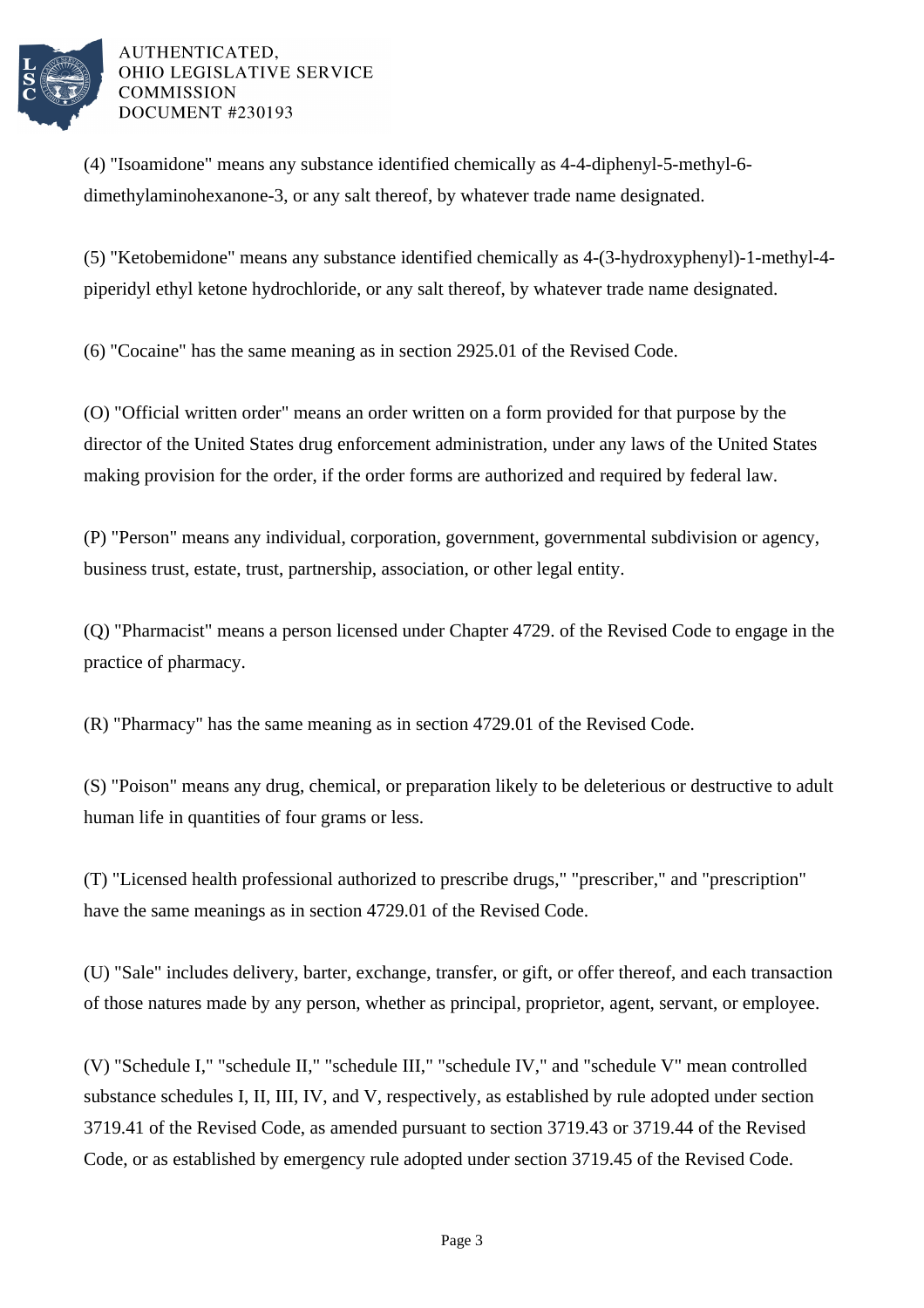

AUTHENTICATED. OHIO LEGISLATIVE SERVICE **COMMISSION** DOCUMENT #230193

(W) "Wholesaler" means a person who, on official written orders other than prescriptions, supplies controlled substances that the person has not manufactured, produced, or prepared personally and includes a "wholesale distributor of dangerous drugs" as defined in section 4729.01 of the Revised Code.

(X) "Animal shelter" means a facility operated by a humane society or any society organized under Chapter 1717. of the Revised Code or a dog pound operated pursuant to Chapter 955. of the Revised Code.

(Y) "Terminal distributor of dangerous drugs" has the same meaning as in section 4729.01 of the Revised Code.

 $(Z)(1)$  "Controlled substance analog" means, except as provided in division  $(Z)(2)$  of this section, a substance to which both of the following apply:

(a) The chemical structure of the substance is substantially similar to the structure of a controlled substance in schedule I or II.

(b) One of the following applies regarding the substance:

(i) The substance has a stimulant, depressant, or hallucinogenic effect on the central nervous system that is substantially similar to or greater than the stimulant, depressant, or hallucinogenic effect on the central nervous system of a controlled substance in schedule I or II.

(ii) With respect to a particular person, that person represents or intends the substance to have a stimulant, depressant, or hallucinogenic effect on the central nervous system that is substantially similar to or greater than the stimulant, depressant, or hallucinogenic effect on the central nervous system of a controlled substance in schedule I or II.

(2) "Controlled substance analog" does not include any of the following:

(a) A controlled substance;